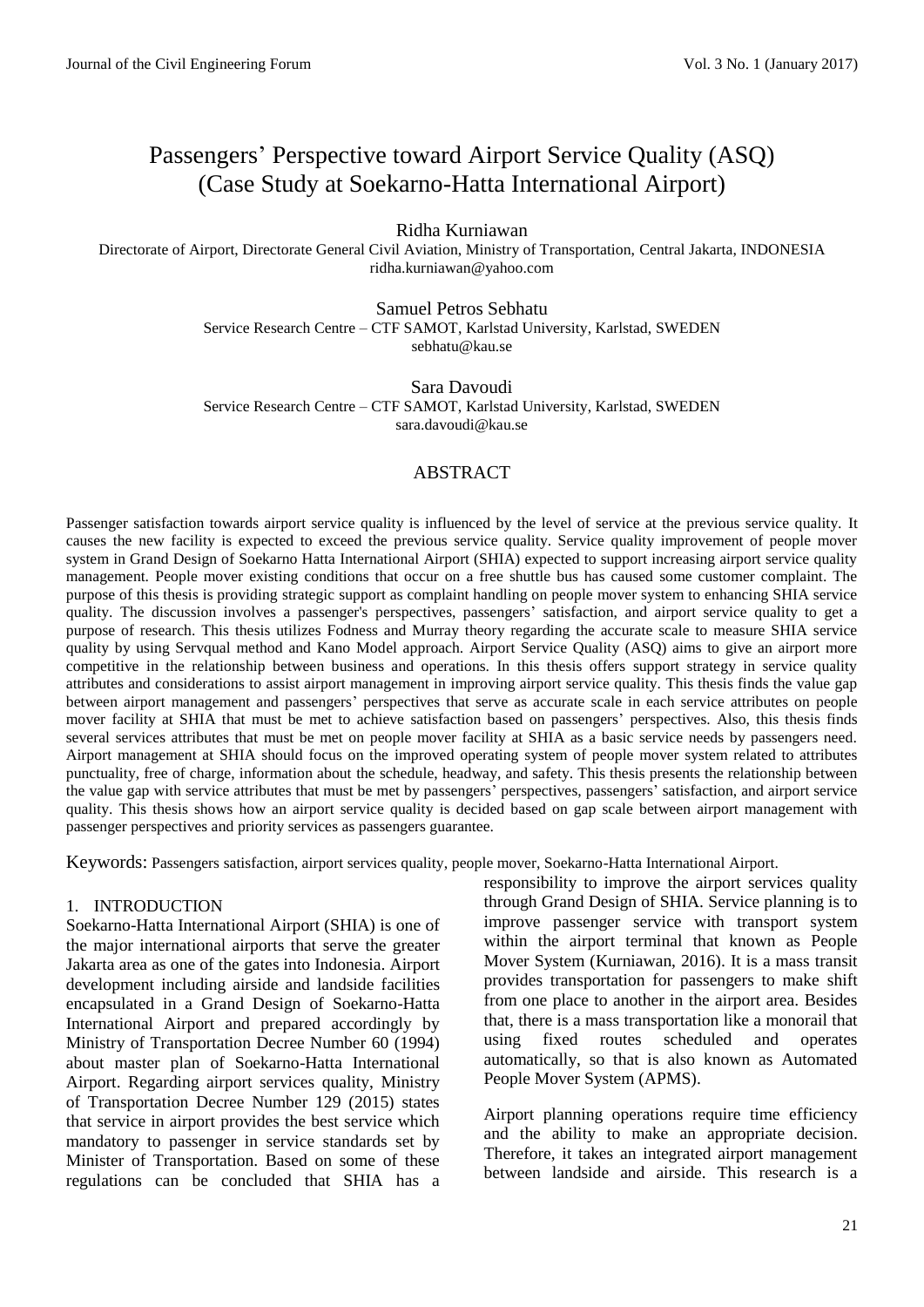conceptual development to improve airport service quality that oriented by passenger perception (Fodness & Murray, 2007). While, gap between airport services are perceived by the airport management and passenger expectations (Tsai, et. al., 2011). Therefore, this research aim is to analyze the impact of passenger's perspective on people mover system service for the development of airport service quality at SHIA. The research has an expectation to reduce the gap in services quality on people mover system.

Traffic transport vehicle can be smoothly or congested (Kerner, 1999b). It also happens to vehicular traffic at SHIA area. Congested problems at SHIA area have an impact on the operation of free shuttle bus and get many customer complaints. Based on the annual report of PT. Angkasa Pura II (2014) as the operator of SHIA states that there are few consumer complaints relating to airport service. Complaints about queues, public services, operational procedures, vehicle parking, available modes of transportation at the airport, free shuttle bus, porter, and trolley.

Consumer complaints about the available modes of transportation and free airport shuttle bus become a topic of the problem in this research. Nowadays, one of the modes of transportation as a people mover within the airport terminal at SHIA is the only free shuttle bus. However, this type of people mover is still many shortcomings, such as fleet slightly, uncertainty schedule, the number of fleets have not been adjusted to the total number of passengers, and use of the free shuttle bus takes a time when there is congestion within airport terminals during peak hours every day (Kompasiana, 2013). Passenger dissatisfaction is affected by the failure of the service operation such as transport delays (Anderson et. al., 2007). The impact of congestion that occurs at SHIA area become a new problem for the airport management to be able to break the congested by creating simulations and build a reliable infrastructure. It aims not to disrupt airport operations at the time of fixing the problem.

The objective of this research is two-fold. First, this research aims to identify service quality attributes based on passenger's perspective that affects airport service quality. Second, this research aims to explain the relationship between passenger satisfaction, passenger perspectives, and airport service quality.

## 2. LITERATURE REVIEW

# 2.1. Passenger Need and Satisfaction

The concept of passenger satisfaction is still abstract. To achieve passenger satisfaction requires a simple or complex process. The professional researchers identified that the importance of the actual passenger needs (passenger centric). Cream (2009) states that the importance of value to meet the passengers needs even exceed the passenger's needs in aviation business to support the airport service quality. Also, ACRP Report 10 (2008) states that landside facilities at Terminal respond to any changes of passengers needs in the aviation business. The addition of new functions, services, and the process should be realized by the passenger's needs. PT. Angkasa Pura II as SHIA operator, trying to draw revenue from passengers or visitors through new construction such as APMS and improve service quality of free shuttle bus to support ASQ at SHIA.

# 2.2. Service Quality

Servqual is a method which was first found by Parasuraman, Zeithaml, and Berry in 1985. During development has occurred renewal methods from 1985 to 1994. This method is used to allow the airport operator to identify passenger's perceptions and expectations quickly against the services have been contributed. Servqual also has benefits to analyze the gap. The service quality provided to users is so hard to measure it, but Zeithaml, Parasuraman, and Berry (2003) formulated the dimensions of service quality to be used as a measuring tool to assess a service, namely: Reliability, Responsiveness, Assurance, Empathy, and Tangibles.

Zeithaml, Berry, Parasuraman (1983) contribute to a conceptual paper entitled "A Conceptual Model of Service Quality and implications for future Research" published in the Journal of Marketing. In that article, Parasuraman, et.al. put forward a "five service quality gaps" that have a potential to be a source of problems in service quality. At gap fifth (Service Quality): The gap between the perceived service with service that expected. This gap occurs when airport passenger assesses the performance of the airport operator.

Some of the literature on passenger satisfaction, service quality, perceived performance, and perceived service are defined as a belief about the services that be experienced (Tjiptono & Chandra, 2005). According to Schiffman & Kanuk (1991), perception is a process where the user can select, organize and describe something that is accepted as a complete perspective. By the same indication, someone's perception of something that may be different to the perceptions of others, because of the needs, values, and expectations are not same to each user. About the service quality on people mover system at SHIA, passengers will shape perceptions of services quality that received by people mover system based on expectations and performance evaluation at various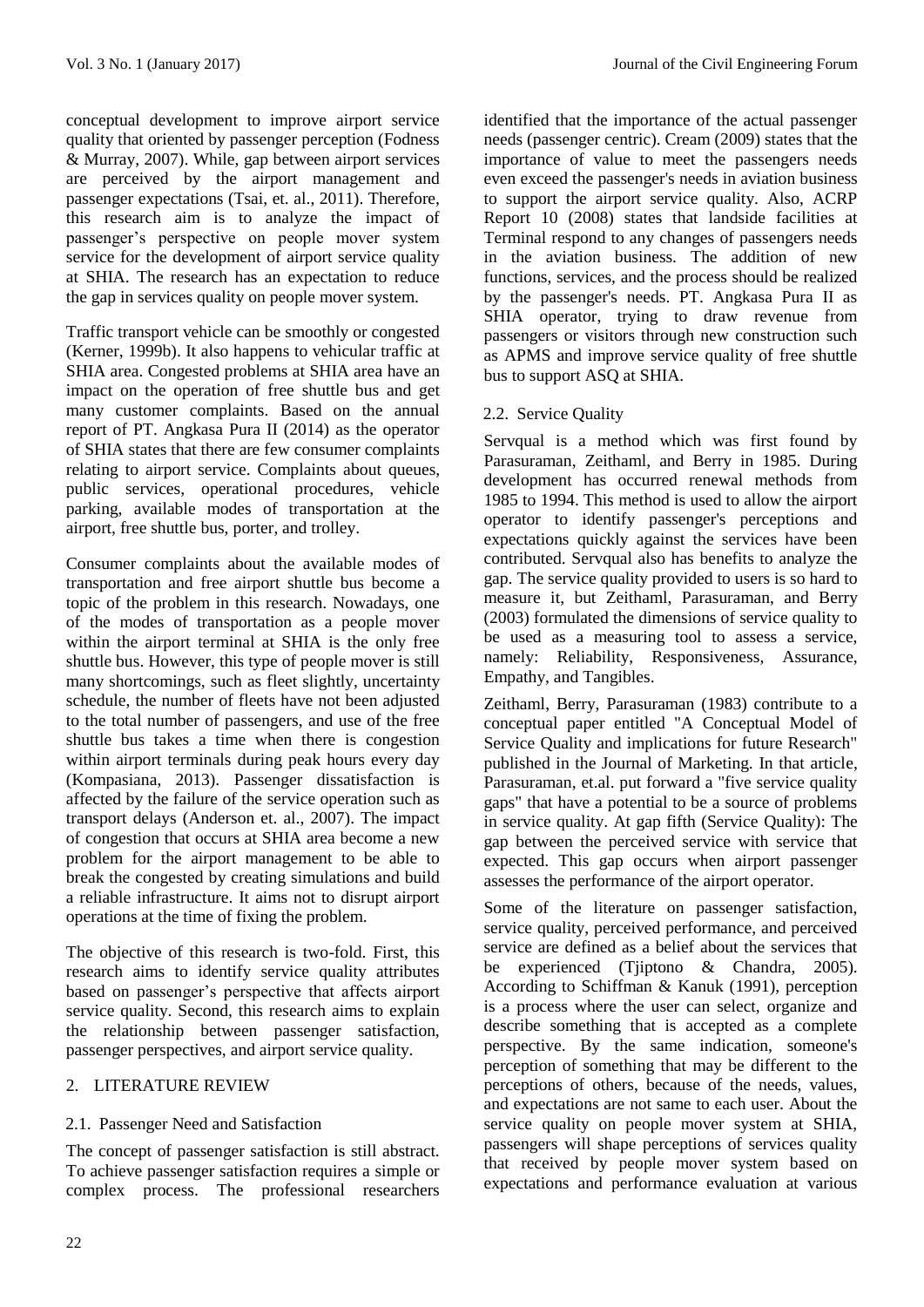levels. Furthermore, combining these evaluations to determine the perception of overall service quality.

Based Olson and Dover (2005) states that user expectations are user confidence before making the selection process which is used as a standard in assessing the performance quality of service facilities. In the context of service quality and customer satisfaction, it was agreed that customer expectations play an important role as a standard of comparison in evaluating the quality. User expectations shaped by the desires and needs to be achieved and different from one user to another user. Therefore, the necessary reliability of the airport operator to adjust the wants and needs of airport passengers. On the other hand, there are factors that can affect the user's expectations that marketing communications, the image of carriers, and price. Image of operator influence in shaping the expectations of airport passengers. A positive response in the media will add credibility to the operator so that passengers are sure to use services. Positive responses were formed by the carriers will certainly raise expectations of passengers and airport users with the services to be obtained.

Kano et. al. (1984) stated that every customer's need will have different every customer's perception see Figure 1). The customer's needs are divided into three requirements categories, first requirements "must-be" which is something that the basis. If this requirement is not fulfilled, the customer was not satisfied. The second requirement "One-Dimensional" is to help increase the level of satisfaction. The third requirement "Attractive" is something that can be said to "be nice to have." If the third requirement is not fulfilled, then no problem, but the level of satisfaction will be maximized if these requirements are fulfilled.



Figure 1. Kano model diagram (Kano, et al., 1984).

## 2.3. Airport Service Quality

Airport management and government take measurements of the airport performance. It is to determine the efficiency level of financial and operational (Doganis, 1992). This business is

conducted by the airport operator as the airport management to identify investment, operational activities at the airport, environment, etc. and then given to the government as a performance report. Airport efficiency gained the attention of researchers and experts (Oum, et.al, 2003). Oum benchmarking study on the effectiveness of the airport which is located in the Asia Pacific, Europe, and North America. Airport service quality and research are distinguished by gaps and the attributes of service quality at the airport (Fodness & Murray, 2007). In this research, a researcher tried to find out what gaps on people mover system and the attribute of service quality at SHIA that can serve as an increase Aiport Service Quality.

## 3. METHODOLOGY

#### 3.1. Case Study as Object Research

A case study in research is a way to understand the problems that discussed by expanding knowledge through previous discussions. The case study is a summary of the discussion document that was carried out intensively against the organization or certain symptoms to report and provide a critical assessment of the case (Zucker, 2001). I took a case study Grand Design of SHIA to expand the discussion about the development of airport service quality on people mover system at SHIA and suit the needs to reach passenger satisfaction.

## 3.2. Research Procedure

The research stages to get objectives begins with the identification of problems that consisting of practical overview and theoretical overview. It explains the development research problem, aim, and method. To get the data, the researcher conducted a preliminary study first and followed by passenger perspective survey based on Servqual Method and Kano Model. Based on the data obtained, the researcher conducted analysis and interpolation which will be used as conclusions and recommendations.

## 3.3. Data Analysis

Pre-study questions in this study are prepared to get the attribute of service quality on the people mover at SHIA. Four questions used to identify problems on the passenger (Shiba et. Al., 1993) are:

- 1) What kind of mode of transportation did you use to transfer between the terminals or another facility in the airport area? (Shuttle Bus, Car, Taxi, and Walking)
- 2) Which criteria do you take into consideration when preferring to use it?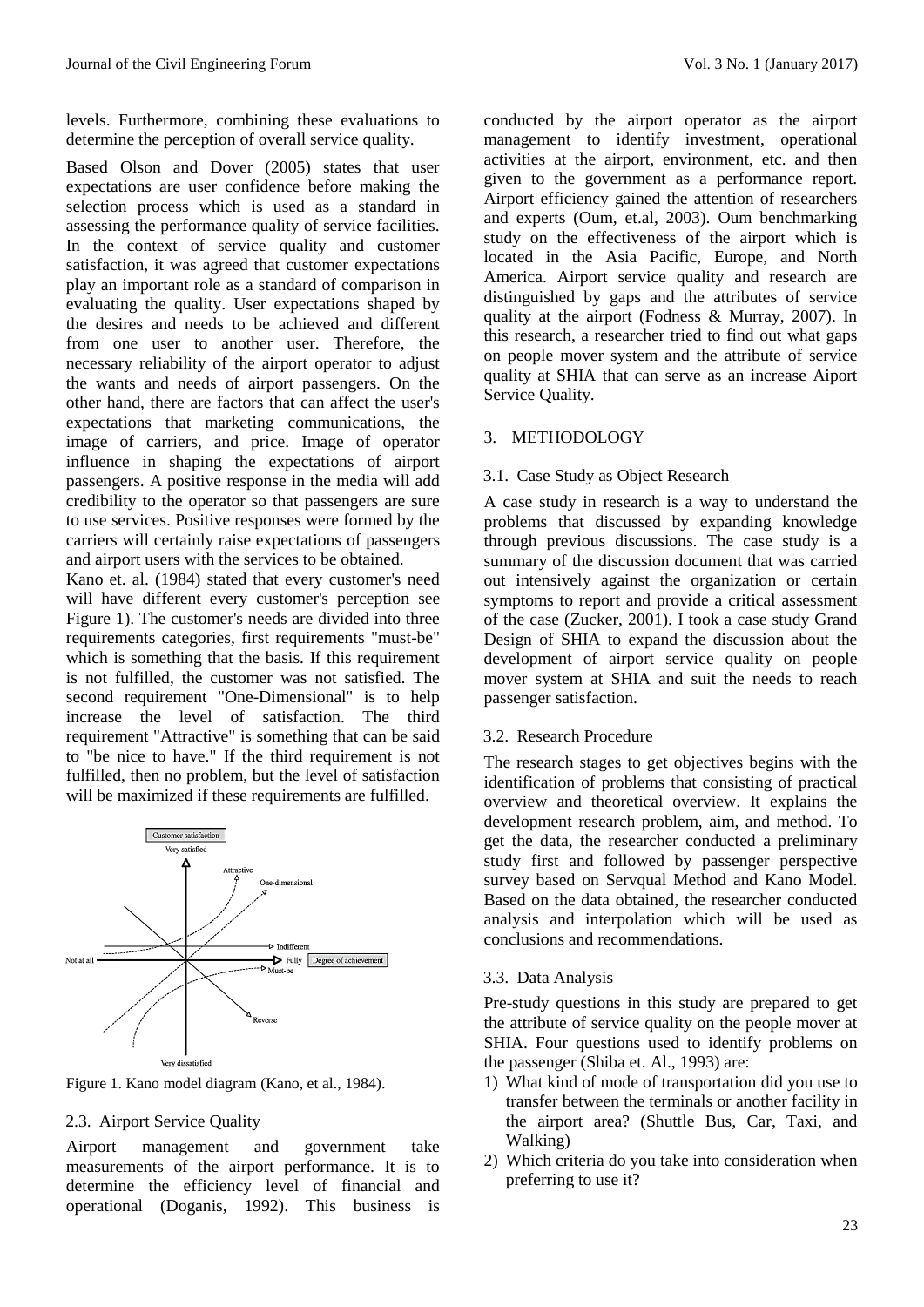- 3) What kind of problems are found when you use shuttle bus?
- 4) According to Grand Design Soekarno-Hatta International Airport that there is a new facility of People Mover System, which is currently under construction and will be operational in early 2017?; What do you think?; Are you interested in using it?; What kind of services criteria do you expect on People Mover System?

Passenger perspective survey questions are based on a combination between the pre-study, servqual method, and Kano Model. The first sheet is a preliminary study to provide an overview of the survey concept, the research purpose, and research object that created. The second sheet provides a questionnaire respondent data to classify according to its group such as gender, age, occupation, etc. The third sheet contains the questionnaire based on questions of Kano Model and Servqual (Perceived and Expected). Kano questions serve functional and dysfunctional. As the following example, if the preliminary study results indicate service quality attributes "headway" then questions prepared are as follows:

- 1) How do you feel if you get a good management headway?
- 2) How do you feel if you do **NOT** get a good management headway?

While for perceived and expected questions based on Servqual method presented is:

- 1) Perceived: Strongly dissatisfied, dissatisfied, less satisfied, satisfied, and very satisfied
- 2) Expected: Strongly disagree, disagree, less agree, agree, and very agree

In this study use T-test analysis. T-test as an analysis method used to determine the interpretation of the hypothesis to decision making between the two data sets that are different (Siegel & Sidney, 1997). In this study, the analysis method using independent t-test because it used to test the two different sets of data to compare the average value that is not related to one another. It is also used to determine whether the relationship between the two groups had no significant difference or not. The requirements for this test is to use normal distribution data. Determination of decision-making hypotheses in two ways. First, based on comparison tcal with ttable. Second, based on comparison probability value or significance value (Siegel & Sidney, 1997).

# 3.4. Trustworthiness

Trustworthiness in this research serves to improve the credibility and objectivity. Objectivity in this research is a condition people mover system at SHIA currently. I find data evidence through sources of the books, encyclopedia, journal, newspaper, the internet, company, government, etc. It obtained from Directorate General of Civil Aviation, ICAO and FAA document, Service Quality, International Business Research, Airport Service Quality document, and PT. Angkasa Pura II company as operator of SHIA. The validity of this research to determine the level of measurement where research has been conducted by the object research. It determines by asking questions at the interview and passengers perspective survey to find answers to the passenger and users by the object research. Literature that used in this project as follows :

EBSCOhost. [Passengers' Expectations of Airport Service Quality] Dale Fodness & Brian Murray, 2007. Fodness and Murray (2007) stated that the exclusion gap academic theory, the airport management perspective requires an accurate scale that can be used to measure the quality of airport services, including estimating the expectations and perceptions of users against Airport Service Quality, identify what services you need// special management attention and priority to the customer satisfaction guarantee, provide a strategy to improve Airport Service Quality

a) IBR - International Business Research. [Transfer Passenger's Perceptions of Airport Service Quality] Jin-Woo Park & Se-Yeon Jung, 2011 Passenger type at the airport is arrival passenger, departure, and transfers. The purpose of this research focuses on the perception analysis of transfer passengers at the airport to airport service quality overall. It was observed at the value, satisfaction, airport image, and characteristics of passenger behavior. Research studies the conceptual model considerations that affect the airport services quality. The study states that the transfer of passenger satisfaction, perceived value, and the image of the airport affect airport service quality. It was determined that if transfer passengers to get high value-added services from the airport service, they were satisfied and would recommend to other passengers. It is shown by the data analysis of passenger behavior has a positive effect on the transfer of airport service quality.

# 4. EMPIRICAL STUDIES

## 4.1. Grand Design of Soekarno-Hatta International Airport (SHIA)

Grand Design of SHIA is an airport development plan for improving the service to air transport passengers in Indonesia. The airport development plan is covering various aspects such as terminal revitalization, expansion of the terminal, increasing accessibility, the addition of a commercial area to support the aerotropolis, and others (Grand Design of SHIA documents, 2014).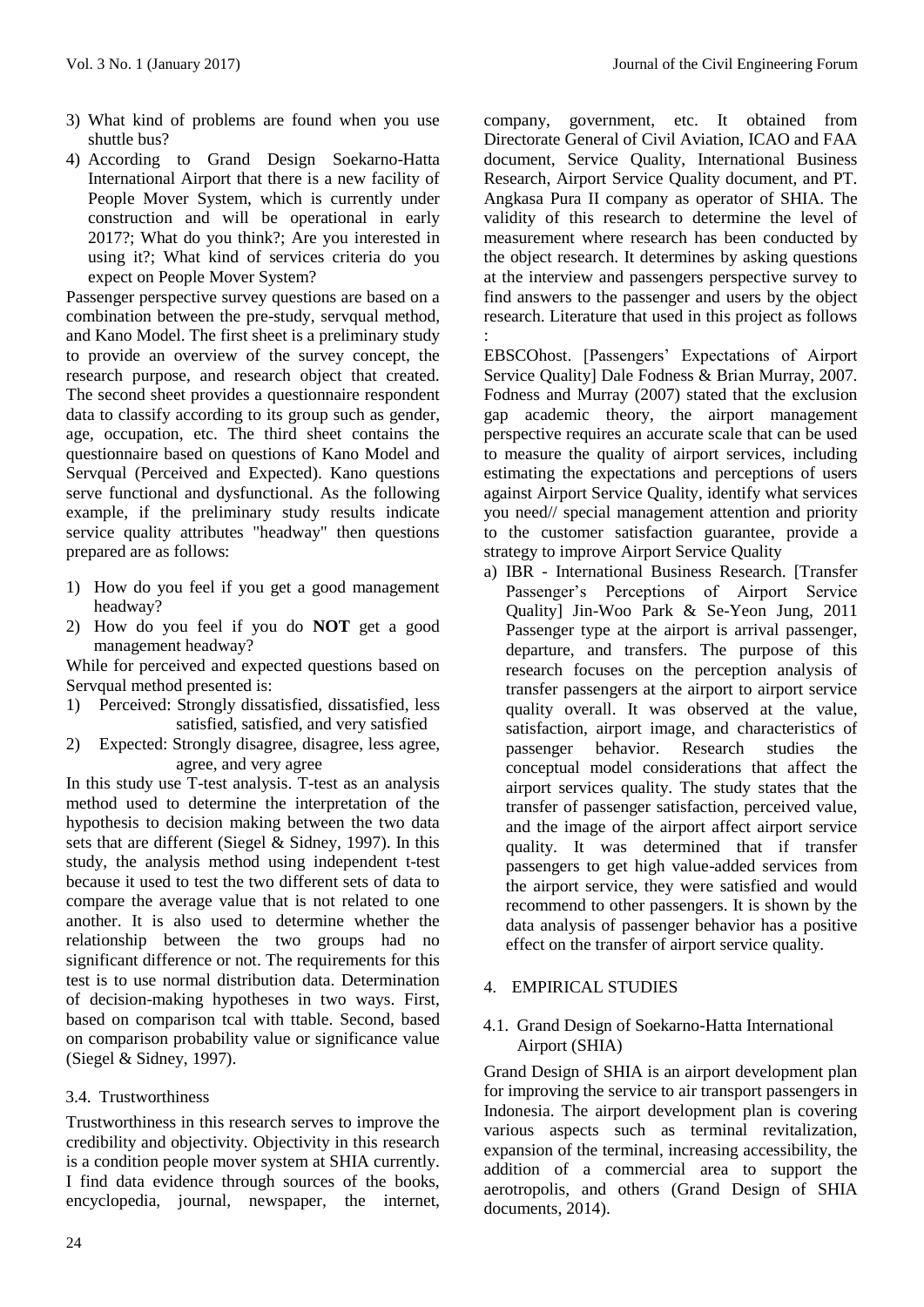4.2. PT. Angkasa Pura II as Airport Management (SHIA Operator)

PT. Angkasa Pura II is a State-Owned Company that assigned to manage the airport and air traffic service in western part of Indonesia. PT. Angkasa Pura I assigned to manage in eastern part of Indonesia (Ministry of Transportation, 1987). In 1984, PT. Angkasa Pura II formed and named the "Airport Company's" to manage Soekarno-Hatta International Airport and Halim Perdanakusuma Airport. Currently, PT. Angkasa Pura II manages 12 airports in the western part of Indonesia. The headquarters located in the SHIA area.

4.3. Transportation between Terminals (People Mover) at SHIA

# 4.3.1 Free Shuttle Bus

Nowadays, mode of transportation between terminals at airport area that provided by SHIA operator is a free shuttle bus. The bus condition is good enough, but there are still many customer complaints such as arrival schedule, headway, and information (Annual Report of PT. II, 2014). Currently, a free shuttle bus connects between Terminals 1 (1A, 1B, and 1C), Terminal 2 (2D, 2E, and 2F), and Terminals 3. Free shuttle bus headway ranges between >20 minutes per trip and does not have a fixed schedule due to a vehicle are quite dense in the airport area. If there is congestion in the airport area at peak hour, headway can be more than 20 minutes or even up to 1 hour (Netmedia, 2016). It makes free shuttle bus performance not maximized. The bus facility not only used for airport passengers who want to transit or switch terminal, but airport employees also use it. Free shuttle bus is a flexible transport mode to be used for schedules, routes, or total vehicles operation to suit the needs (Bastari, 2012).

## 4.3.2 Automated People Mover System (APMS)

An automated people mover is a transport operation system that automatically and has its path. This system is applied at airports around the world to facilitate passengers and employees to reach facilities in the airport area (Transportation Research Board, 2012). APM System is usually found in arrival and departure area that allows passengers to move more quickly with distance, connecting terminal, etc. Nowadays, APM System was developed for passengers and airport employees to connect with other facilities in the airport area and integrated with other transportation modes (ACRP 37A, 2012). One way of measuring and evaluating facility APM system is overcoming high service reliability, availability, continuity or integration, and maintenance (ACRP 37A, 2012).

# 5. FINDING AND DISCUSSION

# 5.1. Preliminary Study

Preliminary study result indicates that 16 attributes affect service quality on a people mover at SHIA. The results were collected by interviews in person and phone to 30 passengers (Griffin & Hauser, 1993) based on the questions (Shiba et. al., 1993) provided in the previous chapter. The preliminary study result can be seen in Table 1.

## 5.2. Measuring Perceived and Expected on People Mover at SHIA

Inspired by the first statement Fodness & Murray (2007) states that the first thing to get an airport service quality is knowing the accurate scale of gap value that occurs between the airport management with passengers. The gap can be determined by measuring passengers perceptions and expectations. In this study, get the value of passengers perceptions and expectations through a questionnaire survey. It generates as much data as 403 responses back from 500 respondent. Respondents who use people mover as transit or move to another terminal at SHIA was about 62.53% of 403 people. It means as much as 252 respondents. Responses back data will be recapitulated and analyzed by SPSS v21.0 software. Validity test is used to identify the attributes as a measuring tool so has a level of depth accuracy, while reliability test is used to determine the index indicating the attributes as a reliable measuring instrument.

By SPSS v21.0, the data tested by analyzing bivariate correlation to get a validity test result. If N-value=30 respondents and the level of significants  $= 5\%$  so  $r_{table}$ value is 0.361. In Table 3,  $r_{xy}$  value is  $_{\text{count}}$  that show a correlation between each variable (attributes). Basic of decision making if  $r_{\text{count}} > r_{\text{table}}$  is valid and  $r_{\text{count}} <$  $r_{table}$  is not valid. It suggests that the results of the relationship between all variables (attributes) are valid because  $r_{\text{count}} > r_{\text{table}}$ . Reliability value less than alpha 0.60 was considered to be weak and unacceptable while reliability value more than alpha 0.60 is considered high and acceptable (Cronbach, 1951; Gliem & Gliem, 2003). Basic of decision making if alpha >  $r_{table}$  is consistent and alpha <  $r_{table}$  is inconsistent. The reliability value of data survey is consistent and high because it reached a reliability value is alpha  $0.956$  (alpha >  $r_{table}$ ). Validity and Reliability tested by SPSS v21.0 is shown in Table 2.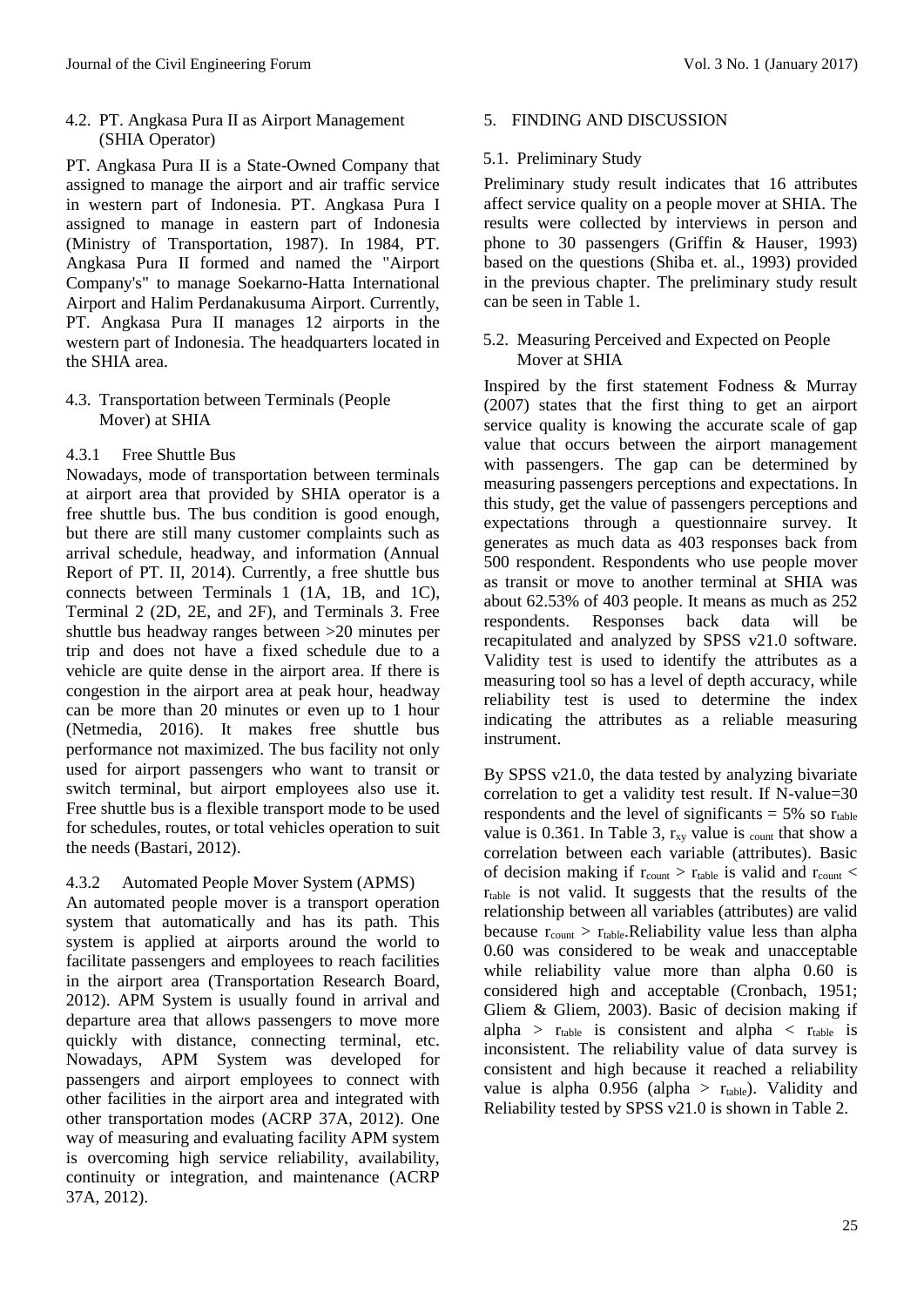Table 1. Preliminary study result

| Attributes<br>Code | Criteria of<br>Services on<br>Shuttle Bus |                           | $R1$ $R2$                 | R3          |             | R4 R5 R6    |                           | R7                        |                           | R8 R9 |                           |                           |                           |             |                           | R <sub>10</sub> R <sub>11</sub> R <sub>12</sub> R <sub>13</sub> R <sub>14</sub> R <sub>15</sub> R <sub>16</sub> |                           | R17                       |                           |                           |                           |                           |                           | R <sub>18</sub> R <sub>19</sub> R <sub>20</sub> R <sub>21</sub> R <sub>22</sub> R <sub>23</sub> | R24          | R25          |              |                           |             | R <sub>26</sub> R <sub>27</sub> R <sub>28</sub> R <sub>29</sub> R <sub>30</sub> |                           |
|--------------------|-------------------------------------------|---------------------------|---------------------------|-------------|-------------|-------------|---------------------------|---------------------------|---------------------------|-------|---------------------------|---------------------------|---------------------------|-------------|---------------------------|-----------------------------------------------------------------------------------------------------------------|---------------------------|---------------------------|---------------------------|---------------------------|---------------------------|---------------------------|---------------------------|-------------------------------------------------------------------------------------------------|--------------|--------------|--------------|---------------------------|-------------|---------------------------------------------------------------------------------|---------------------------|
| A1                 | Free of Charge                            | $\boldsymbol{\mathrm{X}}$ | X                         | X           | X           | X           | X                         | X                         | X                         | X     | X                         | X                         | X                         | X           | X                         | X                                                                                                               | X                         | X                         | X                         | X                         | X                         | X                         | X                         | X                                                                                               | X            | X            |              | X                         | $X \tX$     |                                                                                 | $\boldsymbol{\mathrm{X}}$ |
| A2                 | Luggage Area                              | X                         | X                         | Х           | X           | Х           | X                         | X                         | X                         | X     | X                         | X                         | X                         | X           | X                         | X                                                                                                               | X                         | X                         | X                         | X                         | X                         | X                         |                           | X                                                                                               | X            | X            |              | X                         | X           | $\boldsymbol{\mathrm{X}}$                                                       | $\boldsymbol{\mathrm{X}}$ |
| A <sub>3</sub>     | Information of<br>Schedule                | X                         | $\boldsymbol{\mathrm{X}}$ |             |             | X           | X                         |                           | $X$ X                     |       |                           |                           | $\boldsymbol{\mathrm{X}}$ |             | $\boldsymbol{\mathrm{X}}$ |                                                                                                                 | X                         | $\boldsymbol{\mathrm{X}}$ |                           | $\mathbf X$               | X                         | X                         | $\boldsymbol{\mathrm{X}}$ |                                                                                                 | X            |              |              | X                         | X X         |                                                                                 |                           |
| A4                 | Information on<br>the bus                 | X                         | $\boldsymbol{\mathrm{X}}$ |             | X           |             |                           | $\mathbf X$               |                           | X     | X                         | X                         |                           | X           | $\boldsymbol{\mathrm{X}}$ | X                                                                                                               | $\mathbf{X}$              |                           | $\boldsymbol{\mathrm{X}}$ |                           |                           |                           | X                         | $\boldsymbol{\mathrm{X}}$                                                                       |              | X            |              | X                         |             |                                                                                 | X                         |
| A5                 | Headway                                   | X                         |                           | X           | $\mathbf X$ |             | $\mathbf{X}$              | X                         | $\boldsymbol{\mathrm{X}}$ |       | $\mathbf X$               |                           |                           | X           | $\mathbf{X}$              | $\boldsymbol{\mathrm{X}}$                                                                                       | $\mathbf{X}$              |                           | X                         |                           |                           | X                         | $\boldsymbol{\mathrm{X}}$ | $\mathbf{X}$                                                                                    | $\mathbf{X}$ |              | X            |                           | $X \tX$     |                                                                                 |                           |
| A6                 | Punctuality                               | $\mathbf{X}$              | $\boldsymbol{\mathrm{X}}$ |             | $\mathbf X$ |             | $\mathbf{X}$              |                           | X                         | X     | X                         |                           | $\mathbf{X}-\mathbf{X}$   |             |                           |                                                                                                                 |                           | $\mathbf X$               |                           | X                         | $\boldsymbol{\mathrm{X}}$ |                           |                           |                                                                                                 | X            |              | $\mathbf X$  |                           | X           |                                                                                 | $\boldsymbol{\mathrm{X}}$ |
| A7                 | Shuttle bus<br>capacity                   | X                         |                           | $\mathbf X$ |             | $\mathbf X$ |                           |                           | $\mathbf X$               |       | $\boldsymbol{\mathrm{X}}$ |                           |                           |             | $\mathbf X$               |                                                                                                                 |                           | X                         |                           |                           | X                         |                           | $\boldsymbol{\mathrm{X}}$ |                                                                                                 | X            | $\mathbf{X}$ |              | X                         |             |                                                                                 | $\boldsymbol{\mathrm{X}}$ |
| A8                 | Integrated with<br>other models           | $\mathbf X$               | $\boldsymbol{\mathrm{X}}$ |             |             | $X$ $X$ $X$ |                           | $\boldsymbol{\mathrm{X}}$ |                           | X     |                           | X                         | $X \tX$                   |             |                           | $\mathbf X$                                                                                                     | $\boldsymbol{\mathrm{X}}$ |                           | $X$ X                     |                           |                           | $\boldsymbol{\mathrm{X}}$ |                           | $\mathbf X$                                                                                     |              |              |              |                           | X           |                                                                                 | X                         |
| A9                 | Connecting to<br>another<br>facilities    |                           |                           | X           |             |             |                           | X                         |                           |       |                           | X                         |                           |             |                           |                                                                                                                 | $\boldsymbol{\mathrm{X}}$ |                           |                           |                           |                           |                           | X                         |                                                                                                 |              | X            | $\mathbf{X}$ |                           |             | $\mathbf{X}$                                                                    |                           |
| A10                | Bus elevation<br>parallel to the<br>floor |                           |                           |             |             |             | $\boldsymbol{\mathrm{X}}$ |                           | X                         |       | $\boldsymbol{\mathrm{X}}$ |                           | $X$ X                     |             |                           | $\boldsymbol{\mathrm{X}}$                                                                                       |                           | X                         | $\boldsymbol{\mathrm{X}}$ |                           | X                         |                           |                           | $\mathbf X$                                                                                     |              | $\mathbf X$  |              |                           | $\mathbf X$ |                                                                                 |                           |
| A11                | Safety                                    |                           |                           |             |             |             |                           |                           | $\mathbf X$               |       |                           | $\boldsymbol{\mathrm{X}}$ |                           |             |                           |                                                                                                                 | $\boldsymbol{\mathrm{X}}$ |                           |                           |                           |                           |                           | $\mathbf{X}$              | $\mathbf{X}$                                                                                    | X            |              |              |                           |             | $\mathbf{X}$                                                                    |                           |
| A12                | Driver<br>Assistant                       |                           |                           |             |             |             |                           |                           |                           |       |                           |                           | X                         |             |                           |                                                                                                                 |                           |                           |                           |                           |                           |                           |                           |                                                                                                 |              | X            |              | $\boldsymbol{\mathrm{X}}$ |             |                                                                                 | $\boldsymbol{\mathrm{X}}$ |
| A13                | Less of buses                             |                           |                           |             |             |             |                           |                           |                           |       |                           |                           |                           | $\mathbf X$ |                           |                                                                                                                 | $\mathbf X$               |                           |                           |                           |                           | $\mathbf X$               |                           |                                                                                                 | X            |              |              |                           | $\mathbf X$ |                                                                                 |                           |
| A14                | Comfortable<br>seats                      |                           |                           |             |             |             |                           |                           |                           |       |                           |                           |                           |             |                           | X                                                                                                               |                           |                           | X                         | $\boldsymbol{\mathrm{X}}$ |                           |                           | X                         |                                                                                                 |              |              |              |                           |             | X                                                                               |                           |
| A15                | Priority seat                             |                           |                           |             |             |             |                           |                           |                           |       |                           |                           |                           |             |                           |                                                                                                                 |                           |                           |                           | $\mathbf X$               |                           |                           | X                         |                                                                                                 |              |              |              |                           |             |                                                                                 |                           |
| A16                | Easy to find                              |                           |                           |             |             |             |                           |                           |                           |       |                           |                           |                           |             |                           |                                                                                                                 |                           |                           |                           |                           |                           |                           |                           |                                                                                                 |              |              | X            |                           |             |                                                                                 |                           |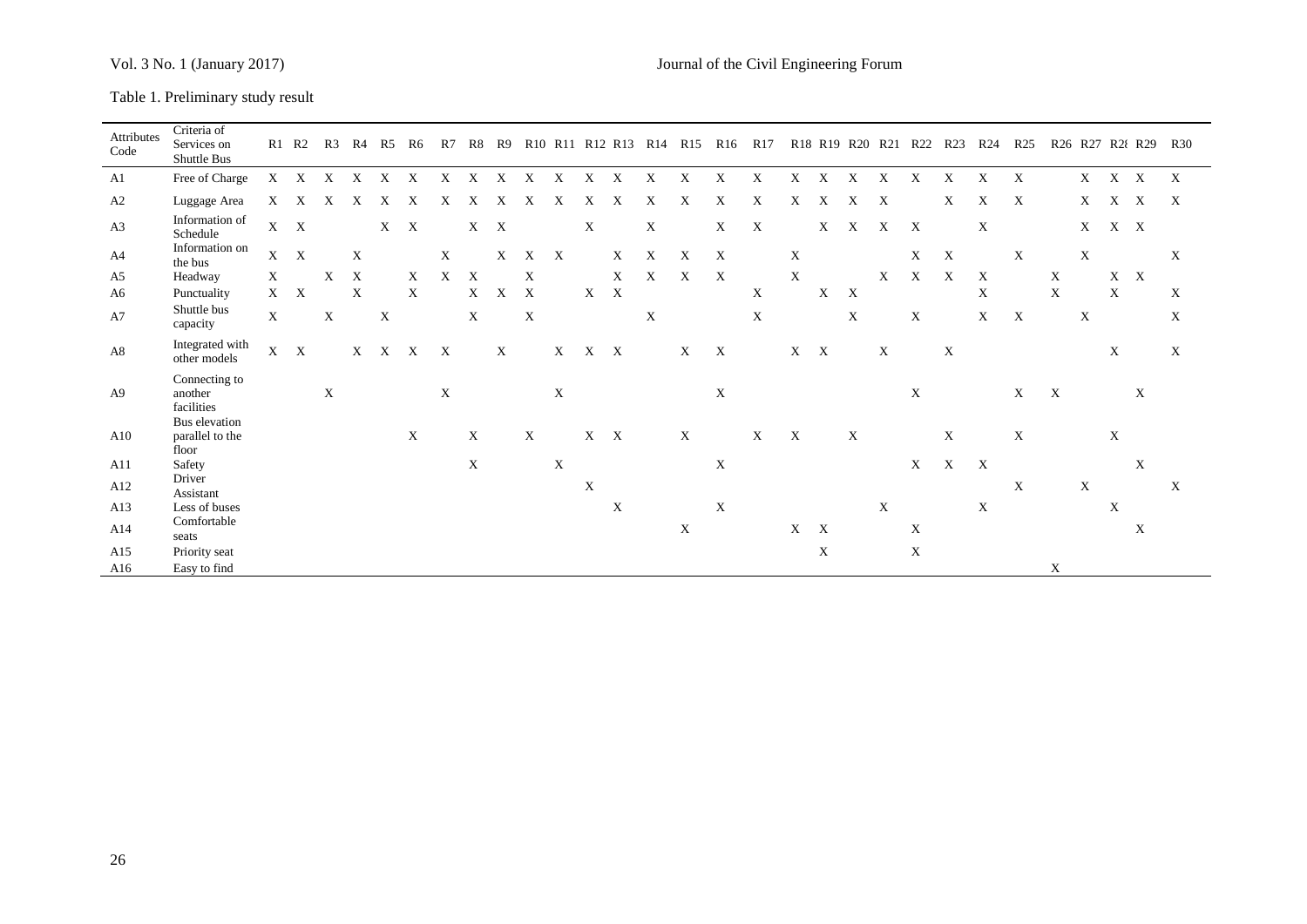Gap value is the average value of perceived service score minus the average value of the expected service score. It means that the Servqual result between airport management with passengers. Parasuraman, et.al explains that if the gap value shows that more than 0, so the perceived level is excellent. If the gap value shows that is 0, so the perceived level is good. And if the gap value shows that less than 0, so the perceived level is bad. The perceived level of passenger satisfaction is shown in Table 3 (Parasuraman et al., 1985; 1988).

5.3. Determining Service Attributes Priority by Kano Model

Basic of decision making for independent sample ttest with df-value  $\infty$  (uncountable) :

- a) If value  $\geq$  3.291 so pvalue <0.001 with confidence level is  $99.9\%$  ( $t_{table}$ )
- b) If  $t_{value} \ge 2.576$  so  $p_{value} < 0.01$  with confidence level is 99%  $(t_{table})$
- c) If t<sub>value</sub>  $\geq 1.96$  so  $p_{value} < 0.05$  with confidence level is  $95\%$  ( $t_{table}$ )
- d) If t<sub>value</sub>  $\leq 1.95$  so  $p_{value} > 0.05$  or i.s with confidence level is  $\langle 95\%$  (t<sub>table</sub>)
- Note : i.s  $=$  interval significants, where :
- a) Null hypothesis  $(H_0)$  is not significant which means there are differences between group of first highest value and group of second highest value alternative
- b) Hypothesis  $(H<sub>1</sub>)$  is significant which explains that there are significant influence between group of second highest value to group of first highest value
- c) If significant value:  $p<0.05$  so H<sub>1</sub> is accepted
- d) If significant value:  $p > 0.05$  so  $H_0$  accepted
- e) If interval is significant, it is between group of first highest value to group of second highest value.

Table 2. Validity and Reliability tested by SPSS v21.0

| <b>Attributes</b><br>code | <b>Attributes</b>                               | $r_{xy}$ | $r_{\text{table}}$<br>$N = 30$ ;<br>Level of<br>significants<br>$= 5\%$ | <b>Status</b> |
|---------------------------|-------------------------------------------------|----------|-------------------------------------------------------------------------|---------------|
| A <sub>2</sub>            | Luggage area                                    | 0.843    | 0.361                                                                   | Valid         |
| A7                        | Fleet capacity                                  | 0.851    | 0.361                                                                   | Valid         |
|                           | Low-floor                                       |          |                                                                         |               |
| A10                       | design on the<br>fleet                          | 0.791    | 0.361                                                                   | Valid         |
| A14                       | Comfortable<br>seat                             | 0.761    | 0.361                                                                   | Valid         |
| A15                       | Priority seat                                   | 0.809    | 0.361                                                                   | Valid         |
| A12                       | Driver<br>asisstant                             | 0.585    | 0.361                                                                   | Valid         |
| A13                       | Number of<br>fleet                              | 0.751    | 0.361                                                                   | Valid         |
| A <sub>9</sub>            | Connected to<br>other<br>facilities             | 0.882    | 0.361                                                                   | Valid         |
| A16                       | Easy to find                                    | 0.728    | 0.361                                                                   | Valid         |
| A <sub>4</sub>            | Information<br>on fleet                         | 0.843    | 0.361                                                                   | Valid         |
| A <sub>1</sub>            | Free of<br>charge                               | 0.683    | 0.361                                                                   | Valid         |
| A <sub>3</sub>            | Information<br>of schedule                      | 0.907    | 0.361                                                                   | Valid         |
| A <sub>5</sub>            | Headway                                         | 0.827    | 0.361                                                                   | Valid         |
| A8                        | Integrated<br>with other<br>modes               | 0.763    | 0.361                                                                   | Valid         |
| A <sub>6</sub>            | Punctuality                                     | 0.831    | 0.361                                                                   | Valid         |
| A11                       | Safety                                          | 0.587    | 0.361                                                                   | Valid         |
|                           | Reliability Statistics: Cronbach's Alpha = .956 |          |                                                                         |               |
| N                         | of                                              | items    | $=$                                                                     | 16            |

#### Table 3. Measurement Result of Perceived and Expected as Gap Score

| N <sub>o</sub> | <b>Attributes</b><br>code | <b>Attributes</b>                                                                             | Performance average<br>perceived | Importance<br>average expected | Gap     | Quality dimension<br>gap average |
|----------------|---------------------------|-----------------------------------------------------------------------------------------------|----------------------------------|--------------------------------|---------|----------------------------------|
| $\mathbf{A}$   |                           | Tangible                                                                                      |                                  |                                |         | $\mathbf H$                      |
|                | A2                        | Luggage area                                                                                  | 3.27                             | 4.48                           | $-1.21$ |                                  |
| 2              | A7                        | Fleet capacity                                                                                | 3.27                             | 4.48                           | $-1.21$ |                                  |
| 3              | A10                       | Low floor design on the fleet                                                                 | 2.82                             | 4.52                           | $-1.7$  | $-1.3$                           |
| 4              | A14                       | Comfortable seat                                                                              | 3.43                             | 4.51                           | $-1.08$ |                                  |
| 5              | A15                       | Priority seat                                                                                 | 3.14                             | 4.45                           | $-1.31$ |                                  |
| $\bf{B}$       |                           | Emphaty                                                                                       |                                  |                                |         | IV                               |
| 6              | A12                       | Driver Assistant                                                                              | 3.22                             | 4.28                           | $-1.06$ | $-1.06$                          |
| $\mathcal{C}$  |                           | Responsiveness                                                                                |                                  |                                |         | Ш                                |
| $\overline{7}$ | A13                       | Number of fleet                                                                               | 3.1                              | 4.39                           | $-1.29$ | $-1.29$                          |
| D              |                           | Reliability                                                                                   |                                  |                                |         | I                                |
| 8              | A <sub>9</sub>            | Connected to other facilities<br>(Mosque, Imigration, Police)<br>Station, Parking Area, etc.) | 2.8                              | 4.43                           | $-1.63$ | $-1.48$                          |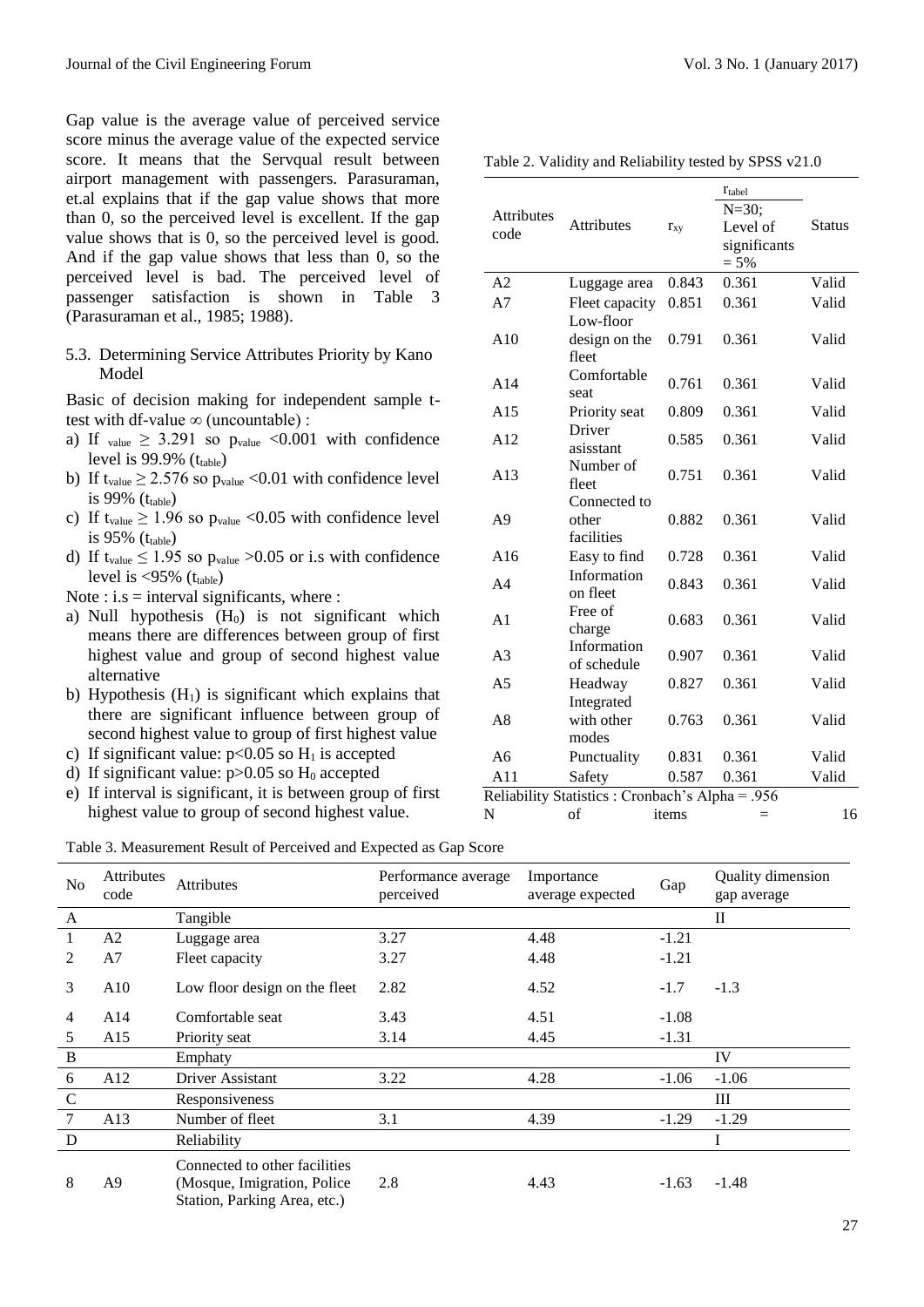| <b>No</b> | <b>Attributes</b><br>code | Attributes                   | Performance average<br>perceived | Importance<br>average expected | Gap     | Quality dimension<br>gap average |
|-----------|---------------------------|------------------------------|----------------------------------|--------------------------------|---------|----------------------------------|
| 9         | A16                       | Easy to find                 | 3.22                             | 4.46                           | $-1.24$ |                                  |
| 10        | A4                        | Information on the fleet     | 2.77                             | 4.48                           | $-1.71$ |                                  |
| 11        | A1                        | Free of Charge               | 4.18                             | 4.66                           | $-0.48$ |                                  |
| 12        | A <sub>3</sub>            | Information of Schedule      | 2.88                             | 4.52                           | $-1.64$ |                                  |
| 13        | A5                        | Headway                      | 3.01                             | 4.54                           | $-1.53$ |                                  |
| 14        | A8                        | Integrated with other models | 2.99                             | 4.49                           | $-1.5$  |                                  |
| 15        | A6                        | Punctuality                  | 2.39                             | 4.47                           | $-2.08$ |                                  |
| E         |                           | Assurance                    |                                  |                                |         | V                                |
| 16        | A11                       | Safety                       | 3.52                             | 4.51                           | $-0.99$ | $-0.99$                          |

Table 3. Measurement Result of Perceived and Expected as Gap Score (continued)

Free of charge attribute tvalue is 9.064, according to basic of decision making  $9.064 > 3.291$ ; so the attribute has pvalue <0.001 with confidence level: 99.9%. It means that the attribute  $H_0$  rejected and  $H_1$ accepted. So it can be concluded that in free of charge attribute, there are significantly influence between group of first highest value (M) and group of second highest value (O) with confidence level 99.9% because pvalue <0.05 and give effect H0 rejected and H1 accepted. This process will be applied to 16 attributes of quality by using the same method. The pvalue expressed as a probability value test requirements to decide a hypothesis conclusions can be accepted or rejected into significant level between two of Kano category. The categories in each attribute can be seen in Table 4 the column "Category of Quality".

Table 5. Services attributes priority as basic needs

| <b>Attributes</b><br>code | <b>Attributes</b><br>quality        | Category<br>of quality | Gap     | Services<br>priority<br>rank |
|---------------------------|-------------------------------------|------------------------|---------|------------------------------|
| A6                        | Punctuality                         | M                      | $-2.08$ | 1                            |
| A10                       | Low-floor<br>design on<br>the fleet | M                      | $-1.7$  | $\mathcal{L}$                |
| A3                        | Information<br>of schedule          | M                      | $-1.64$ | 3                            |
| A <sub>5</sub>            | Headway                             | M                      | $-1.53$ | 4                            |
| A2                        | Luggage<br>area                     | М                      | $-1.21$ | 5                            |
| A14                       | Comfortable<br>seat                 | M                      | $-1.08$ | 6                            |
| A11                       | Safety                              | M                      | $-0.99$ | 7                            |
| A1                        | Free of<br>charge                   | M                      | $-0.48$ | 8                            |

Table 5 shows that the relationship between Kano quality categories with servqual method result. It shows that basic need attributes based on services priority rank in Must-Be (M) category. Kano category that included into basic needs compared with gap value of Servqual method. By comparing 'M' category (basic needs) that has differences significant with a value gap, it can provide a service priority. For example, the highest gap value is punctuality attribute with value -2.08 and included into 'M' category in service category of quality. So, it can be concluded that the service priority that must be met as basic needs is punctuality attribute (A6) in reliability dimension.

## 5.4. Attributes that affect service quality makes a passenger satisfied

Figure 3 explains that passenger satisfaction is influenced by service quality, passenger values, and attributes. In using the People Mover service facilities at the airport, passengers will compare attempts have been made with passenger benefits so that it appears passengers value. Woodal (2003) states that the passenger value reflects the value of passenger itself which would explain what was accepted by the passengers and also what has been given by the passengers. However, in another study also found the more valuable a facility, also increase the passenger needs can be met by the facility. Based on the preceding discussion that attributes, service quality and passenger.



Figure 3. The requirement to makes passenger satisfied.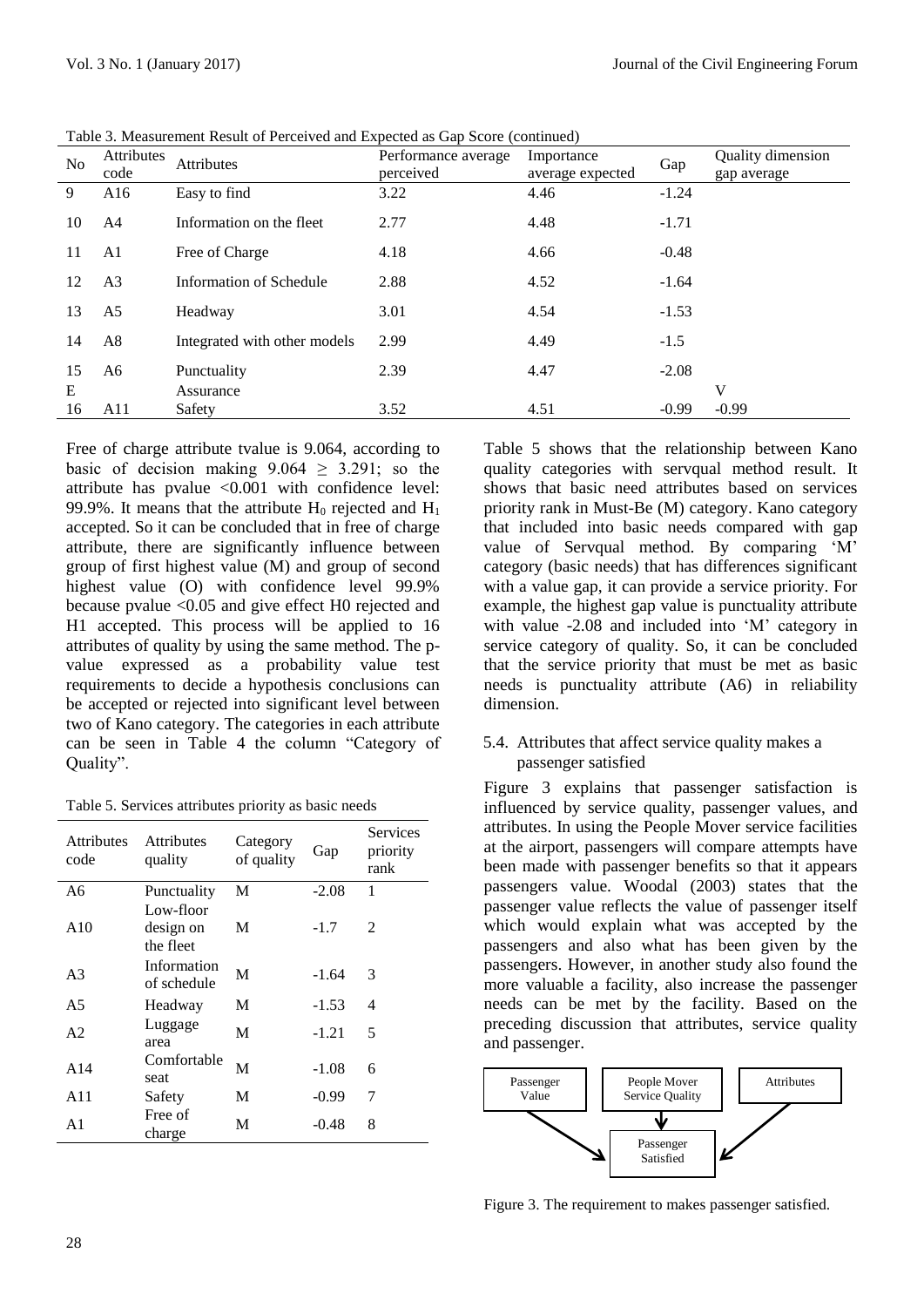Table 4. Category of quality

| Attributes<br>code | Attributes<br>quality                 | $\mathbf{M}$ | $\overline{O}$ | A   | $\bf I$ | $\mathbf R$      | Q              | Total<br>(n) | P1    | P2    | S <sub>1</sub> | S <sub>2</sub> | Spool | $T -$<br>value | P-value                 | Category<br>of<br>quality | Level of | Level of<br>satisfaction dissatisfaction |
|--------------------|---------------------------------------|--------------|----------------|-----|---------|------------------|----------------|--------------|-------|-------|----------------|----------------|-------|----------------|-------------------------|---------------------------|----------|------------------------------------------|
| A1                 | Free of<br>Charge                     | 200          | 83             | 47  | 71      | $\mathbf{0}$     | 2              | 403          | 0.496 | 0.206 | 0.500          | 0.404          | 0.455 | 9.063          | p<.001                  | M                         | 0.32     | $-0.71$                                  |
| A2                 | Luggage Area                          | 166          | 73             | 61  | 98      | 3                | 2              | 403          | 0.412 | 0.243 | 0.492          | 0.429          | 0.462 | 5.188          | p<.001                  | M                         | 0.34     | $-0.6$                                   |
| A3                 | Information<br>of Schedule            | 147          | 106            | 54  | 93      | $\overline{0}$   | 3              | 403          | 0.365 | 0.263 | 0.481          | 0.440          | 0.461 | 3.131          | p<.01                   | $\mathbf{M}$              | 0.4      | $-0.63$                                  |
| A4                 | Information<br>on the fleet           | 126          | 106            | 71  | 96      | $\overline{0}$   | 4              | 403          | 0.313 | 0.263 | 0.464          | 0.440          | 0.452 | 1.558          | $\mathbf{i}.\mathbf{s}$ | M/O                       | 0.44     | $-0.58$                                  |
| A <sub>5</sub>     | Headway                               | 178          | 108            | 44  | 67      | $\overline{2}$   | $\overline{4}$ | 403          | 0.442 | 0.268 | 0.497          | 0.443          | 0.471 | 5.240          | p<.001                  | M                         | 0.38     | $-0.72$                                  |
| A <sub>6</sub>     | Punctuality                           | 163          | 124            | 48  | 66      | $\boldsymbol{0}$ | 2              | 403          | 0.404 | 0.308 | 0.491          | 0.462          | 0.476 | 2.884          | p<.01                   | M                         | 0.43     | $-0.72$                                  |
| A7                 | Fleet<br>Capacity                     | 118          | 96             | 76  | 104     | 6                | 3              | 403          | 0.293 | 0.258 | 0.455          | 0.438          | 0.446 | 1.105          | i.s                     | M/I                       | 0.44     | $-0.54$                                  |
| A <sub>8</sub>     | Integrated<br>with other<br>models    | 89           | 106            | 102 | 100     | 5                | -1             | 403          | 0.263 | 0.253 | 0.440          | 0.435          | 0.438 | 0.322          | $\mathbf{i}.\mathbf{s}$ | O/A                       | 0.52     | $-0.49$                                  |
| A <sup>9</sup>     | Connected<br>with Other<br>Facilities | 88           | 119            | 119 | 73      | 3                |                | 403          | 0.295 | 0.295 | 0.456          | 0.456          | 0.456 | $0.000$ i.s    |                         | O/A                       | 0.6      | $-0.52$                                  |
| A10                | Low-Floor<br>Design on the<br>fleet   | 138          | 107            | 62  | 95      | $\overline{0}$   |                | 403          | 0.342 |       | 0.266 0.475    | 0.442          | 0.458 | 2.382          | p<.05                   | M                         | 0.42     | $-0.61$                                  |
| A11                | Safety                                | 203          | 98             | 27  | 73      | 2                | $\Omega$       | 403          | 0.504 | 0.243 | 0.500          | 0.429          | 0.466 | 7.939          | p<.001                  | M                         | 0.31     | $-0.75$                                  |
| A12                | Driver<br>Assistant                   | 35           | 48             | 106 | 183     | 27               | 4              | 403          | 0.454 | 0.263 | 0.498          | 0.440          | 0.470 | 5.771          | p<.001                  |                           | 0.41     | $-0.22$                                  |
| A13                | Number of<br>Fleet                    | 92           | 109            | 119 | 80      | $\Omega$         | 3              | 403          | 0.295 | 0.270 | 0.456          | 0.444          | 0.450 | 0.782          | i.s                     | O/A                       | 0.57     | $-0.5$                                   |
| A14                | Comfortable<br>Seat                   | 166          | 87             | 66  | 82      |                  |                | 403          | 0.412 | 0.216 | 0.492          | 0.411          | 0.454 |                | 6.135 $p<.001$          | M                         | 0.38     | $-0.63$                                  |
| A15                | <b>Priority Seat</b>                  | 120          | 96             | 88  | 94      | 2                | 2              | 402          | 0.298 | 0.238 | 0.457          | 0.426          | 0.442 | 1.913          | i.s                     | M/O                       | 0.46     | $-0.54$                                  |
| A16                | Easy to Find                          | 128          | 114            | 91  | 66      |                  | 3              | 403          | 0.318 | 0.283 | 0.466          | 0.450          | 0.458 | 1.077          | $\mathbf{i}.\mathbf{s}$ | M/O                       | 0.51     | $-0.61$                                  |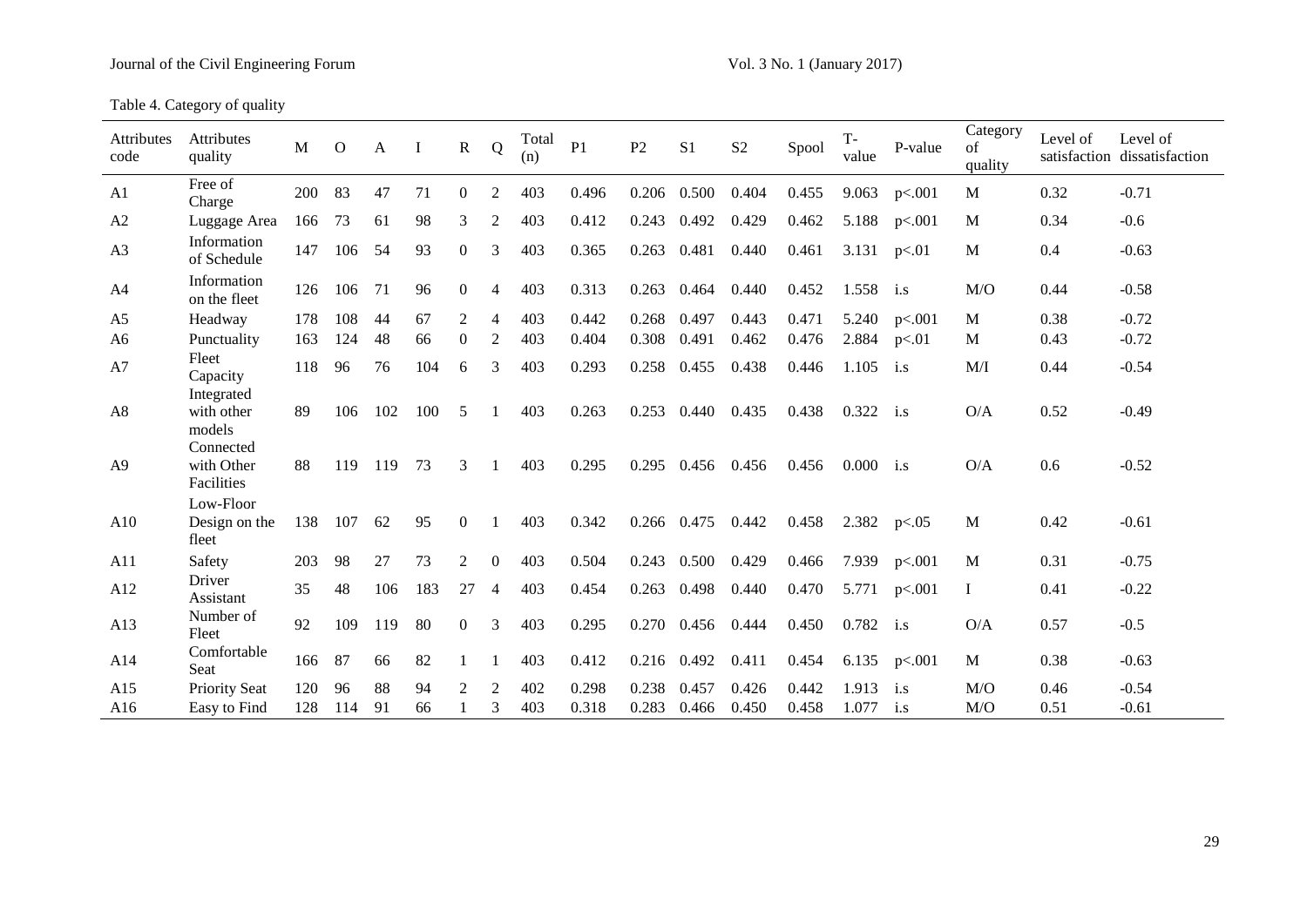# 5.5. Prioritizing among the quality attributes

Improving airport service quality for passenger satisfaction goal is expected to be both effective and efficient. However, improving service quality to effective and efficient so as to fit with passenger wishes is quite difficult to do in airport service quality. It requires identifying that influences the passengers in detail and thorough. Therefore, improving the services quality required a priority action. The role of service quality attributes priority to condition the act by what is passengers required, amounts and timing, and also at an affordable price. Determination of priorities that need to be considered to provide the best of services quality by passenger expectations are the primary objectives of this study. In fact, the implementation of condition on People Mover service quality at SHIA has not shown any improvement in the service quality to passengers oriented in periodically and priorities. If the service quality identified the needs of its passengers, the expectations and passenger satisfaction would be met. Periodically and priorities interpreted as improving the service quality performed continuously identifies priorities for major needs and passenger expectations. Therefore, the priority of passenger service quality is to support the airport service quality system (ASQ). The process of prioritization attributes on the People Mover which facilities will be enhanced using the Kano Model Theory.

# 6. CONCLUSIONS

As a conclusion and contribution in research, then we should be able to know the purpose and research questions that presented in this chapter. The purpose of this research was to analyze the impact of passenger's perspective on people mover service for the development of airport service quality at SHIA. Some conclusions referring to passenger satisfaction that can be drawn are as follows:

a) Based on the passenger's perspective, airport management at SHIA should focus on the operating system development of people mover (Free Shuttle Bus and APMS) at SHIA related to 16 attributes that affect service quality. 16 attributes are free of charge (A1), luggage area (A2), information of schedule (A3), information on the fleet (A4), headway (A5), punctuality (A6), fleet capacity (A7), integrated with another modes (A8), connecting to another facilities (A9), low floor design on the fleet (A10), safety (A11), driver assistant (A12), number of fleet (A13), comfortable seats (A14), priority seats (A15), and easy to find (A16). (See Table 2).

- b) Based on the gap analysis, the highest gap value shown in punctuality attributes (A6) with gap value of -2.08 in reliability dimension with quality dimension gap average is -1.48. (See Table. 4). If grouped into Servqual dimensions, the results showed that in Servqual method, reliability dimension consists of A9, A16, A4, A1, A3, A5, A8, and A6 with quality dimension gap average - 1.48, tangible dimension is A2, A7, A10, A14, A15 with quality dimension gap average -1.30, responsiveness dimension is A13 with quality dimension gap average -1.29, empathy dimension consists of A12 with quality dimension gap average -1.06, and assurance dimension including a1l with quality dimension gap average -0.99.
- c) Gap value rank and Servqual Dimensions are used as a basic measure to determine the gaps that occur between passengers with SHIA Management so that the service quality can be improved thereby affecting the level of passenger satisfaction on a people mover at SHIA. Relationships Kano category with the gap used to obtain priority should be primary enhanced to become a service quality that must-be category. Meanwhile, passenger satisfaction and passenger dissatisfaction are used to evaluating the level of passenger satisfaction at SHIA.
- d) The 16 attributes shown there are several levels of priority attributes that must be met as basic needs. It is used for improvement actions on Free Shuttle Bus management and development APMS as People Mover facility at SHIA. It aims to realize the passenger satisfaction and improve ASQ at SHIA. By Kano Model, the results indicate that the attributes are included into the basic needs category (M category) are punctuality (A6), low floor design on the fleet (A10), information of schedule (A3), headway (A5), luggage area (A2), comfortable seats (A14), safety (A11), and free of charge (A1). This determination is based on a comparison between the results of studies rank Kano Model belonging to the M category with the results of highest gap value. (See Table 6.). Some support strategies that must be fulfilled as basic need in People Mover System at Soekarno Hatta International Airport in Table 6.
- e) Based on Kano Model, attributes free of charge (A1), luggage area (A2), headway (A5), safety (A11), and comfortable seats (A14) shows the results of M category significantly to O or I category with p <0.001 and a confidence level of 99.9%, while the information of schedule (A3) and punctuality (A6) shows the results of M category significantly to O category with  $p \le 0.01$  and a confidence level of 99%. Low floor design on the fleet (A10) shows the results of M category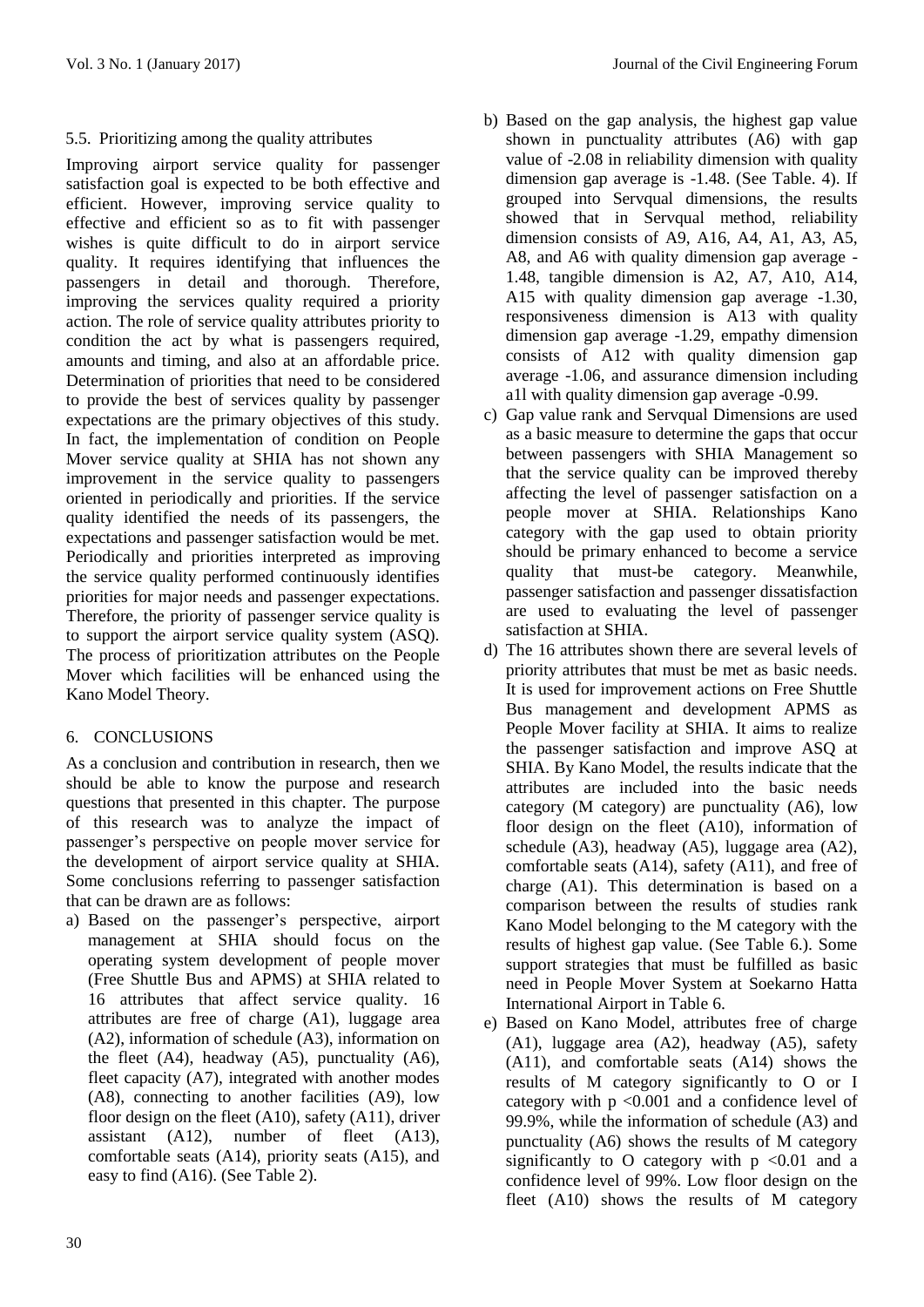significantly to O category with  $p < 0.05$  and 95% confidence level. (See Table 5.).

f) Improving service quality on People Mover facility that supports Airport Service Quality at SHIA depend on passenger need and will affect passenger demand in the airport.

## 7. FUTURE RESEARCH

The suggestions for the future research are some issues related to data collection. It is not just to use websites and Internet media to gather research data as secondary data. However, it can be collected through the company directly suitable with object research. Primary data that collected through passengers' perspective survey not only by combining manual and online survey. However, the respondent data collection can be direct interviews manually for preliminary study with up to 30 people mover users at SHIA. It applies to the respondent data collection through passengers perspective survey that conducted manually towards airport user directly. It aims to make primary and secondary data more reliable and fashionable. The development of future research can continue with study on Terminal 4 facilities at SHIA. If the development until at Terminal 4, then the passenger need also increased for each terminal at SHIA area. In this research just focuses on the discussion of people mover that serves Terminal 1 area, Terminal 2 area, and Terminal 3 area. While, the development of passenger services until at Terminal 4 area, Cargo expansion, and some of the facilities that support an Aerotropolis in the airport.

Table 6. Support strategies that must be fulfilled in People Mover System at Soekarno Hatta International Airport

| <b>Attributes</b><br>code | Attributes quality               | Support strategies to airport management                                                                                                                                                                  |
|---------------------------|----------------------------------|-----------------------------------------------------------------------------------------------------------------------------------------------------------------------------------------------------------|
| A6                        | Punctuality                      | a) Implement a standard operating system<br>b) Employee discipline<br>c) Special lines for shuttle bus at the point of congestion<br>d) Passangers complaints service (contact centre)                    |
| A10                       | Low-Floor Design<br>on the fleet | a) Replace interior design (low-floor) in shuttle bus with the new design gradually<br>b) Provide APMS fleet focussing on low-floor design to ease lift/put-down the luggage                              |
| A <sub>3</sub>            | Information of<br>Schedule       | a) Provide information on schedule in a suitable place at halte connected to control room<br>b) Information must be complete and clearly visible to passengers<br>c) There is a help button to passengers |
| A <sub>5</sub>            | Headway                          | a) Time discipline on shuttle bus and improve management headway<br>b) Adjustment the number of fleets to reduce delays<br>c) Adjustment of travel time and constraint with the arrival time              |
| A2                        | Luggage Area                     | a) Provide a luggage area that qualified comfortably<br>b) Easy to take and put into luggage area<br>c) Sufficient luggage capacity                                                                       |
| A14                       | Comfortable Seat                 | a) Provide comfortable seat which offers better seats and great leg room<br>b) Choose a comfortable seat configuration                                                                                    |
| A11                       | Safety                           | a) Implement safety operation<br>b) Employee discipline<br>c) Adjustment speed of the fleet<br>d) Provide safety information and procedure to passengers                                                  |
| A1                        | Free of Charge                   | a) It must be free to passengers overall                                                                                                                                                                  |

## **REFERENCES**

Anderson, W. S., Baggett, L. S. & Widener, S. K., 2007. The impact of service operations failures on customer satisfaction: Evidence on how failures and their source affect what matters to customers. Manufacturer. Service Operation. Manage. Volume 11, pp. 52-69.

Bastari, A. I., 2012. *Perencanaan operasi people mover system sebagai moda transportasi antar terminal di Bandara Internasional Soekarno-Hatta*  *[Design of People Mover System as Transportation Mode at Terminal of Soekarno-Hatta International Airport].* Bandung: Bandung Institute of Technology.

Cream, F., 2009. *Economic Challenges Facing Airports in an Era of Global Financial Instability*, Airports Council International.

Doganis, R., 1992. *The Airport Business.* London: Routledge.

Fodness & Murray, 2007. Passengers' expectations of airport service quality. *Journal of Services Marketing,*   $21(7)$ , p.  $492 - 506$ .